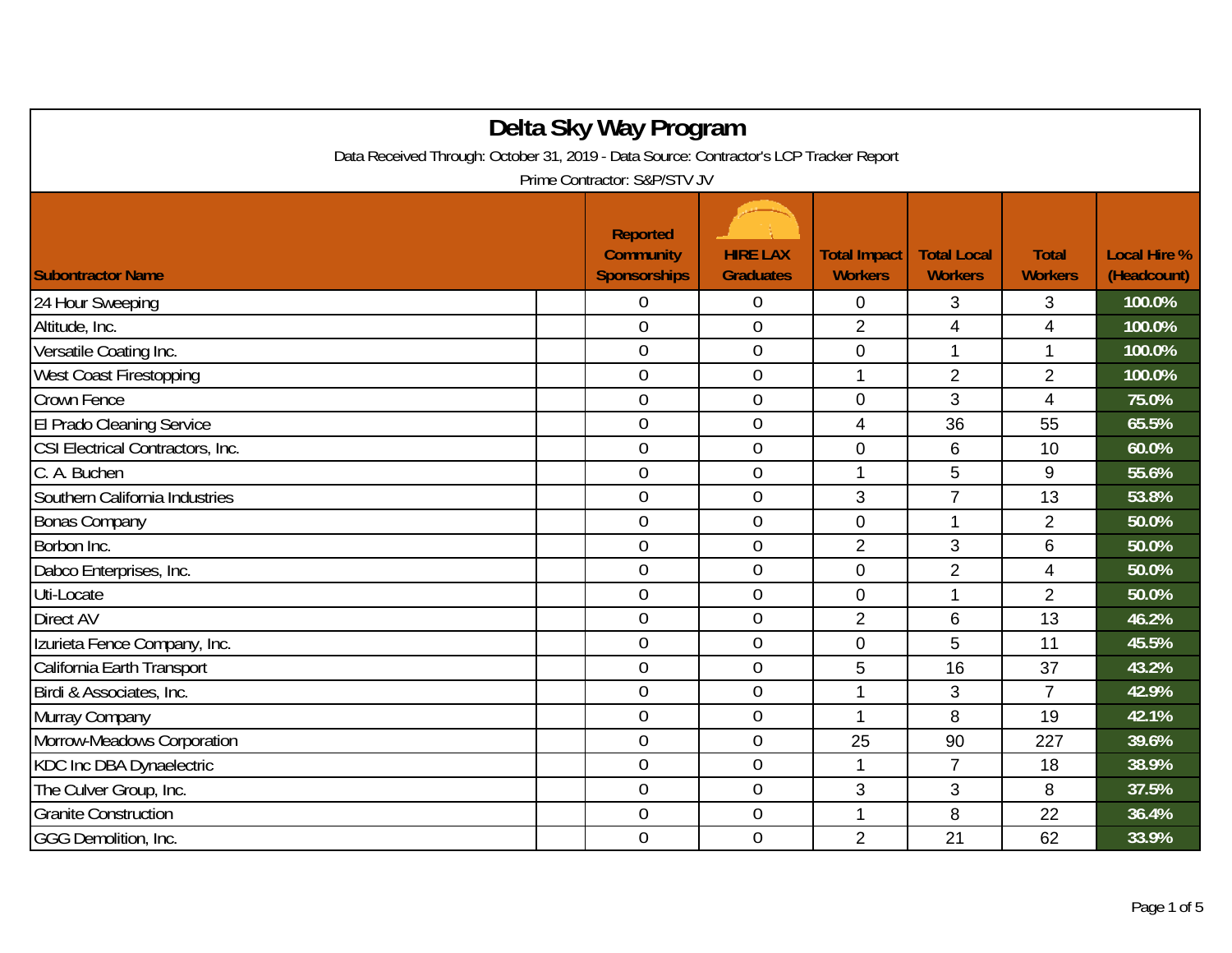| Delta Sky Way Program<br>Data Received Through: October 31, 2019 - Data Source: Contractor's LCP Tracker Report<br>Prime Contractor: S&P/STV JV |  |                                                            |                                     |                                       |                                      |                                |                                    |
|-------------------------------------------------------------------------------------------------------------------------------------------------|--|------------------------------------------------------------|-------------------------------------|---------------------------------------|--------------------------------------|--------------------------------|------------------------------------|
| <b>Subontractor Name</b>                                                                                                                        |  | <b>Reported</b><br><b>Community</b><br><b>Sponsorships</b> | <b>HIRE LAX</b><br><b>Graduates</b> | <b>Total Impact</b><br><b>Workers</b> | <b>Total Local</b><br><b>Workers</b> | <b>Total</b><br><b>Workers</b> | <b>Local Hire %</b><br>(Headcount) |
| 3531 Trucking Inc.                                                                                                                              |  | 0                                                          | $\overline{0}$                      | 0                                     | 3                                    | 9                              | 33.3%                              |
| Best Contracting Services, Inc.                                                                                                                 |  | $\overline{0}$                                             | $\overline{0}$                      | 3                                     | 13                                   | 39                             | 33.3%                              |
| Building Electronic Controls, Inc.                                                                                                              |  | $\overline{0}$                                             | $\boldsymbol{0}$                    | $\mathbf{1}$                          | 5                                    | 15                             | 33.3%                              |
| Infinity Drywall Contracting Inc.                                                                                                               |  | $\overline{0}$                                             | $\mathbf 0$                         | $\overline{7}$                        | 38                                   | 114                            | 33.3%                              |
| Nold's Equipment, Inc.                                                                                                                          |  | $\overline{0}$                                             | $\overline{0}$                      | 1                                     | $\mathbf{1}$                         | 3                              | 33.3%                              |
| Performance Contracting, Inc.                                                                                                                   |  | $\overline{0}$                                             | $\boldsymbol{0}$                    | 14                                    | 36                                   | 110                            | 32.7%                              |
| ISEC, Inc.                                                                                                                                      |  | $\overline{0}$                                             | $\mathbf 0$                         | 4                                     | 18                                   | 56                             | 32.1%                              |
| CSA Constructors, Inc.                                                                                                                          |  | $\overline{0}$                                             | $\mathbf 0$                         | $\overline{2}$                        | 6                                    | 19                             | 31.6%                              |
| Penhall Company                                                                                                                                 |  | $\boldsymbol{0}$                                           | $\boldsymbol{0}$                    | $\mathbf 1$                           | 11                                   | 35                             | 31.4%                              |
| Critchfield Mechanical Inc. of So. Cal.                                                                                                         |  | $\mathbf 0$                                                | $\mathbf 0$                         | $\overline{2}$                        | 5                                    | 16                             | 31.3%                              |
| Zolnay Insulation, Inc.                                                                                                                         |  | $\overline{0}$                                             | $\mathbf 0$                         | $\overline{0}$                        | 5                                    | 16                             | 31.3%                              |
| R.J.&J. CONSTRUCTION, INC.                                                                                                                      |  | $\overline{0}$                                             | $\mathbf 0$                         | 3                                     | 8                                    | 26                             | 30.8%                              |
| Universal Metro, Inc.                                                                                                                           |  | $\overline{0}$                                             | $\mathbf 0$                         | $\mathbf 0$                           | $\overline{4}$                       | 13                             | 30.8%                              |
| Matrix Environmental, INC.                                                                                                                      |  | $\overline{0}$                                             | $\boldsymbol{0}$                    | 1                                     | 19                                   | 62                             | 30.6%                              |
| <b>Austin Enterprise</b>                                                                                                                        |  | $\mathbf 0$                                                | $\boldsymbol{0}$                    | $\mathbf 0$                           | 4                                    | 14                             | 28.6%                              |
| Safe Scaffolding                                                                                                                                |  | $\overline{0}$                                             | $\mathbf 0$                         | $\overline{0}$                        | $\overline{2}$                       | $\overline{7}$                 | 28.6%                              |
| Comet Electric                                                                                                                                  |  | $\mathbf 0$                                                | $\mathbf 0$                         | $\overline{0}$                        | 3                                    | 11                             | 27.3%                              |
| Martin Bros. Marcowall, LLC                                                                                                                     |  | $\overline{0}$                                             | $\mathbf 0$                         | $\overline{2}$                        | $\overline{7}$                       | 26                             | 26.9%                              |
| Cosco Fire Protection, Inc. - Sprinklers                                                                                                        |  | $\overline{0}$                                             | $\overline{0}$                      | $\overline{0}$                        | 5                                    | 19                             | 26.3%                              |
| Johnson & Turner Painting Co. Inc.                                                                                                              |  | $\boldsymbol{0}$                                           | $\boldsymbol{0}$                    | $\mathbf 0$                           | 5                                    | 19                             | 26.3%                              |
| Limbach Company LP                                                                                                                              |  | $\overline{0}$                                             | $\boldsymbol{0}$                    | 3                                     | 10                                   | 39                             | 25.6%                              |
| GecTwo, Inc.                                                                                                                                    |  | $\overline{0}$                                             | $\overline{0}$                      | 1                                     | 4                                    | 16                             | 25.0%                              |
| <b>GRIFFITH COMPANY</b>                                                                                                                         |  | $\boldsymbol{0}$                                           | $\boldsymbol{0}$                    | $\overline{7}$                        | 28                                   | 112                            | 25.0%                              |
| Group Delta Consultants, Inc.                                                                                                                   |  | $\overline{0}$                                             | $\overline{0}$                      | $\overline{0}$                        | 1                                    | 4                              | 25.0%                              |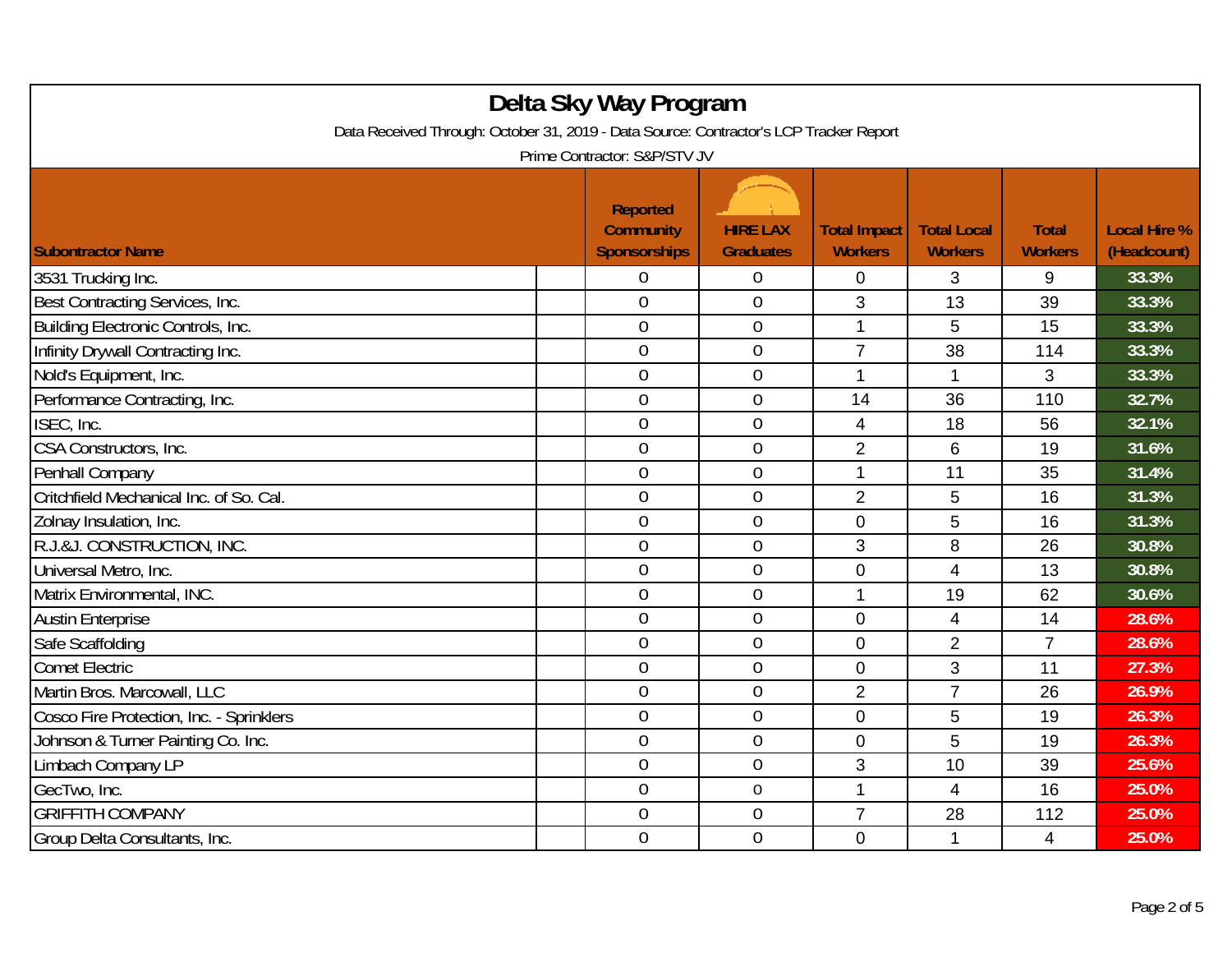| Delta Sky Way Program<br>Data Received Through: October 31, 2019 - Data Source: Contractor's LCP Tracker Report<br>Prime Contractor: S&P/STV JV |                                                            |                                     |                                       |                                      |                                |                                    |  |
|-------------------------------------------------------------------------------------------------------------------------------------------------|------------------------------------------------------------|-------------------------------------|---------------------------------------|--------------------------------------|--------------------------------|------------------------------------|--|
| <b>Subontractor Name</b>                                                                                                                        | <b>Reported</b><br><b>Community</b><br><b>Sponsorships</b> | <b>HIRE LAX</b><br><b>Graduates</b> | <b>Total Impact</b><br><b>Workers</b> | <b>Total Local</b><br><b>Workers</b> | <b>Total</b><br><b>Workers</b> | <b>Local Hire %</b><br>(Headcount) |  |
| Lawrence W Rosine Co                                                                                                                            | 0                                                          | $\boldsymbol{0}$                    | $\mathbf{0}$                          | $\overline{2}$                       | 8                              | 25.0%                              |  |
| <b>RMA Group</b>                                                                                                                                | $\overline{0}$                                             | $\overline{0}$                      | $\mathbf{1}$                          | 1                                    | 4                              | 25.0%                              |  |
| So-Cal Insulation                                                                                                                               | $\overline{0}$                                             | $\boldsymbol{0}$                    | 1                                     | 1                                    | 4                              | 25.0%                              |  |
| Norcal Pipeline Services, Inc.                                                                                                                  | $\mathbf 0$                                                | $\mathbf 0$                         | $\mathbf 0$                           | 6                                    | 26                             | 23.1%                              |  |
| Western Industrial Contractors, Inc.                                                                                                            | $\overline{0}$                                             | $\overline{0}$                      | 5                                     | 17                                   | 79                             | 21.5%                              |  |
| United Heider Inspection Group                                                                                                                  | $\overline{0}$                                             | $\mathbf 0$                         | $\overline{0}$                        | 4                                    | 19                             | 21.1%                              |  |
| Rosendin Electric                                                                                                                               | $\overline{0}$                                             | $\overline{0}$                      | $\overline{2}$                        | 5                                    | 24                             | 20.8%                              |  |
| <b>Advanced Fire Protection</b>                                                                                                                 | $\overline{0}$                                             | $\mathbf 0$                         | 1                                     | $\overline{2}$                       | 10                             | 20.0%                              |  |
| <b>Crane Rental Service</b>                                                                                                                     | $\overline{0}$                                             | $\boldsymbol{0}$                    | 0                                     | 1                                    | 5                              | 20.0%                              |  |
| Stantru Resources Inc DBA Santru Reinforcing Steel                                                                                              | $\mathbf 0$                                                | $\mathbf 0$                         | 0                                     | $\overline{2}$                       | 10                             | 20.0%                              |  |
| Traffic Management, Inc.                                                                                                                        | $\overline{0}$                                             | $\overline{0}$                      | $\overline{0}$                        | 3                                    | 15                             | 20.0%                              |  |
| Pro Steel Erectors, Inc.                                                                                                                        | $\overline{0}$                                             | $\overline{0}$                      | $\overline{0}$                        | 3                                    | 16                             | 18.8%                              |  |
| <b>ACCO Engineered Systems</b>                                                                                                                  | $\overline{0}$                                             | $\theta$                            | 0                                     | 3                                    | 18                             | 16.7%                              |  |
| GONSALVES & SANTUCCI INC. DBA CONCO PUMPING INC                                                                                                 | $\overline{0}$                                             | $\mathbf 0$                         | 1                                     | 1                                    | 6                              | 16.7%                              |  |
| United Riggers & Erectors, Inc.                                                                                                                 | $\overline{0}$                                             | $\mathbf 0$                         | $\mathbf 0$                           | $\overline{2}$                       | 12                             | 16.7%                              |  |
| <b>Badger Daylighting Corp</b>                                                                                                                  | $\overline{0}$                                             | $\mathbf{0}$                        | $\mathbf{1}$                          | 4                                    | 27                             | 14.8%                              |  |
| Air Balance Co. Inc.                                                                                                                            | $\overline{0}$                                             | $\overline{0}$                      | 0                                     | 1                                    | $\overline{7}$                 | 14.3%                              |  |
| Giroux Glass Inc.                                                                                                                               | 0                                                          | $\boldsymbol{0}$                    | $\mathbf 0$                           | 1                                    | $\overline{7}$                 | 14.3%                              |  |
| <b>Shape Interior Systems</b>                                                                                                                   | $\overline{0}$                                             | $\mathbf 0$                         | 0                                     | 1                                    | $\overline{7}$                 | 14.3%                              |  |
| <b>Vertical Access</b>                                                                                                                          | $\overline{0}$                                             | $\mathbf 0$                         | 0                                     | 1                                    | $\overline{7}$                 | 14.3%                              |  |
| Environmental Construction Group, Inc.                                                                                                          | $\overline{0}$                                             | $\mathbf 0$                         | 1                                     | $\overline{2}$                       | 15                             | 13.3%                              |  |
| Northstar Contracting Group, Inc.                                                                                                               | $\overline{0}$                                             | $\overline{0}$                      | $\overline{0}$                        | $\overline{2}$                       | 15                             | 13.3%                              |  |
| <b>Underground Construction Company</b>                                                                                                         | $\boldsymbol{0}$                                           | $\boldsymbol{0}$                    | 0                                     | 4                                    | 31                             | 12.9%                              |  |
| Dean Visosky Contractors, Inc.                                                                                                                  | $\overline{0}$                                             | $\mathbf 0$                         | $\overline{0}$                        | 1                                    | 8                              | 12.5%                              |  |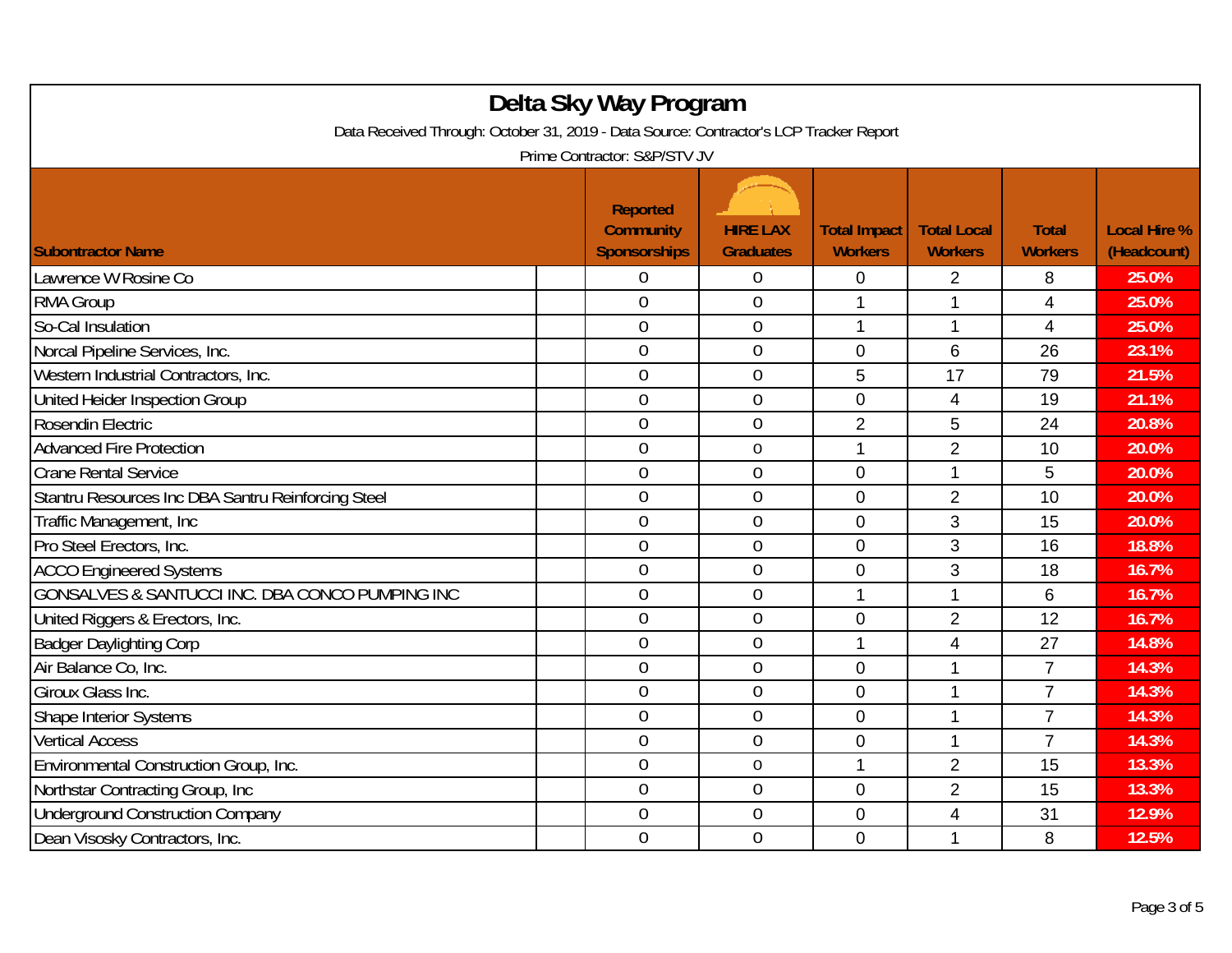| Delta Sky Way Program<br>Data Received Through: October 31, 2019 - Data Source: Contractor's LCP Tracker Report<br>Prime Contractor: S&P/STV JV |                                                            |                                     |                                       |                                      |                                |                                    |  |
|-------------------------------------------------------------------------------------------------------------------------------------------------|------------------------------------------------------------|-------------------------------------|---------------------------------------|--------------------------------------|--------------------------------|------------------------------------|--|
| <b>Subontractor Name</b>                                                                                                                        | <b>Reported</b><br><b>Community</b><br><b>Sponsorships</b> | <b>HIRE LAX</b><br><b>Graduates</b> | <b>Total Impact</b><br><b>Workers</b> | <b>Total Local</b><br><b>Workers</b> | <b>Total</b><br><b>Workers</b> | <b>Local Hire %</b><br>(Headcount) |  |
| G & F Concrete Cutting                                                                                                                          | 0                                                          | 0                                   | 0                                     | 1                                    | 9                              | 11.1%                              |  |
| A Good Sign & Graphics Co                                                                                                                       | $\overline{0}$                                             | $\overline{0}$                      | 0                                     | $\mathbf{1}$                         | 10                             | 10.0%                              |  |
| <b>Xcel Mechanical Systems</b>                                                                                                                  | $\mathbf 0$                                                | $\boldsymbol{0}$                    | $\mathbf 0$                           | $\overline{2}$                       | 23                             | 8.7%                               |  |
| Mr. Crane, Inc.                                                                                                                                 | $\overline{0}$                                             | $\mathbf 0$                         | $\mathbf 0$                           | $\mathbf{1}$                         | 22                             | 4.5%                               |  |
| <b>AERO Bridgeworks</b>                                                                                                                         | $\overline{0}$                                             | $\mathbf 0$                         | $\overline{0}$                        | 0                                    | 27                             | 0.0%                               |  |
| ARB, Inc.                                                                                                                                       | $\overline{0}$                                             | $\mathbf 0$                         | 0                                     | $\overline{0}$                       | $\mathbf{1}$                   | 0.0%                               |  |
| Art Cuevas Concrete                                                                                                                             | $\overline{0}$                                             | $\overline{0}$                      | $\overline{0}$                        | $\overline{0}$                       | 12                             | 0.0%                               |  |
| Bragg Crane Service                                                                                                                             | $\overline{0}$                                             | $\mathbf 0$                         | $\mathbf 0$                           | $\overline{0}$                       | 3                              | 0.0%                               |  |
| CENTER-LINE CONCRETE CUTTING INC                                                                                                                | $\overline{0}$                                             | $\boldsymbol{0}$                    | 0                                     | $\mathbf 0$                          | $\overline{2}$                 | 0.0%                               |  |
| City Service Contracting, Inc.                                                                                                                  | $\mathbf 0$                                                | $\mathbf 0$                         | $\mathbf 0$                           | $\mathbf 0$                          | 5                              | 0.0%                               |  |
| Climatec                                                                                                                                        | $\overline{0}$                                             | $\mathbf 0$                         | 0                                     | $\overline{0}$                       | $\overline{2}$                 | 0.0%                               |  |
| Commercial Scaffolding of CA, Inc.                                                                                                              | $\overline{0}$                                             | $\mathbf 0$                         | $\overline{0}$                        | $\overline{0}$                       | $\overline{\mathbf{4}}$        | 0.0%                               |  |
| <b>Concrete Coring Company</b>                                                                                                                  | $\mathbf 0$                                                | $\mathbf{0}$                        | 0                                     | $\mathbf 0$                          | $\overline{2}$                 | 0.0%                               |  |
| <b>CONNER CONCRETE CUTTING &amp; CORING</b>                                                                                                     | $\overline{0}$                                             | $\mathbf 0$                         | $\overline{0}$                        | $\overline{0}$                       | 6                              | 0.0%                               |  |
| Digital Decora, Inc.                                                                                                                            | 0                                                          | $\boldsymbol{0}$                    | 0                                     | $\mathbf 0$                          | $\overline{2}$                 | 0.0%                               |  |
| Geo-Advantec, Inc.                                                                                                                              | $\overline{0}$                                             | $\boldsymbol{0}$                    | 0                                     | $\mathbf 0$                          | $\overline{2}$                 | 0.0%                               |  |
| <b>Hill Crane Service</b>                                                                                                                       | $\overline{0}$                                             | $\overline{0}$                      | 0                                     | $\overline{0}$                       | 5                              | 0.0%                               |  |
| J Colavin & Son, Inc                                                                                                                            | $\overline{0}$                                             | $\overline{0}$                      | $\mathbf 0$                           | $\mathbf 0$                          | $\overline{2}$                 | 0.0%                               |  |
| Pan Pacific Mechanical                                                                                                                          | $\overline{0}$                                             | $\mathbf{0}$                        | $\overline{0}$                        | $\mathbf 0$                          | 6                              | 0.0%                               |  |
| <b>PCI Striping</b>                                                                                                                             | $\overline{0}$                                             | $\mathbf 0$                         | $\overline{0}$                        | $\mathbf 0$                          | 14                             | 0.0%                               |  |
| Premier Interior Development, Inc.                                                                                                              | 0                                                          | $\mathbf 0$                         | $\mathbf 0$                           | $\mathbf 0$                          | $\overline{7}$                 | 0.0%                               |  |
| Premier Tile & Marble                                                                                                                           | $\overline{0}$                                             | $\mathbf 0$                         | $\overline{0}$                        | 0                                    | $\overline{2}$                 | 0.0%                               |  |
| PSI3G Inc dba Partition Specialties, Inc.                                                                                                       | $\overline{0}$                                             | $\overline{0}$                      | 0                                     | $\mathbf 0$                          | $\overline{2}$                 | 0.0%                               |  |
| Psomas                                                                                                                                          | $\overline{0}$                                             | $\mathbf{0}$                        | $\overline{0}$                        | $\mathbf 0$                          | $\overline{2}$                 | 0.0%                               |  |